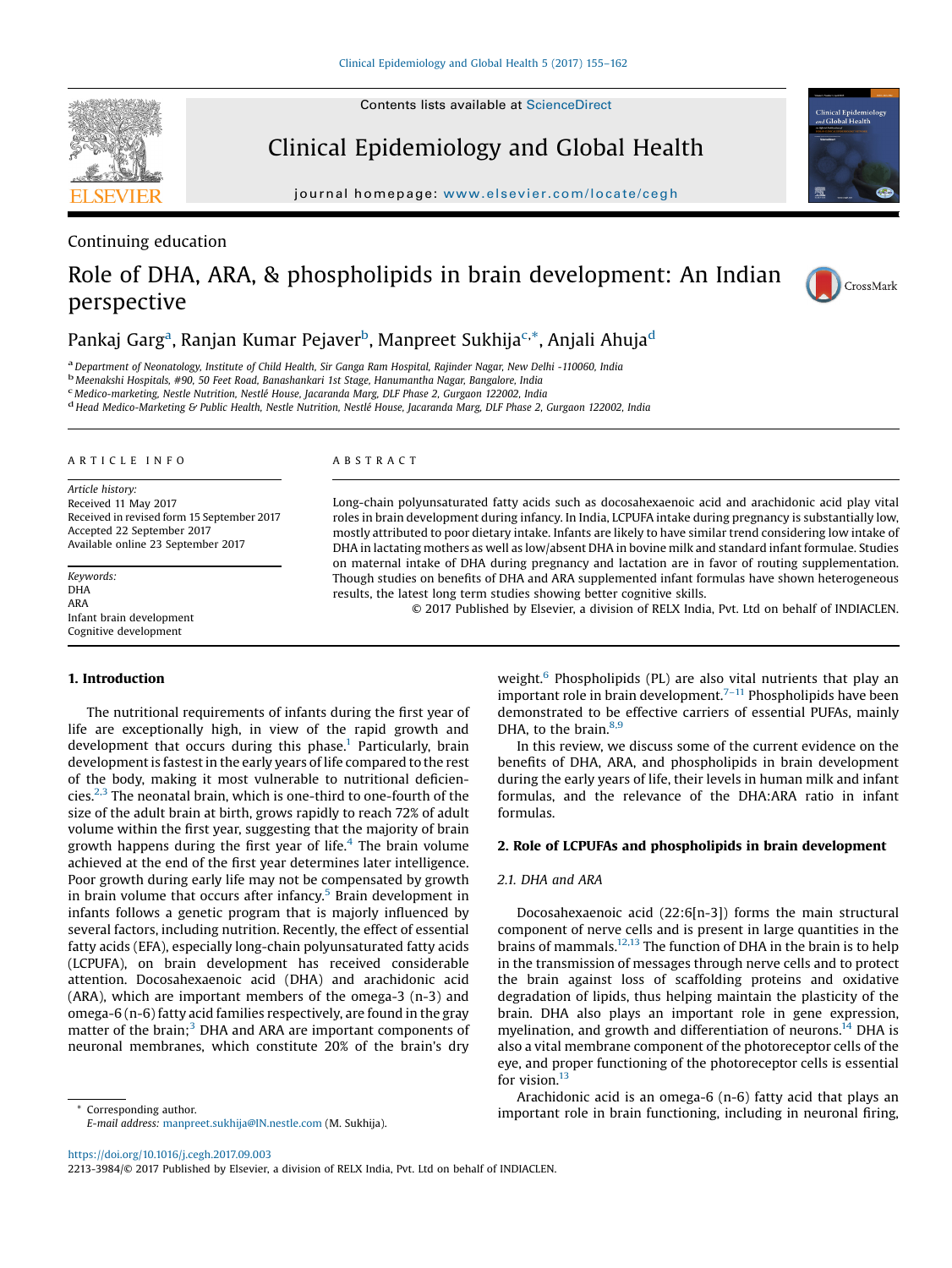signal transmission, and long-term potentiation. In addition, ARA preserves hippocampal neuron membrane plasticity, protects the brain against oxidative stress, and aids in the synthesis of new protein in brain tissues.<sup>1</sup>

## 2.1.1. Sources of DHA and ARA

Docosahexaenoic acid is available for consumption as DHA itself or in the form of its precursors  $\alpha$ -linolenic acid (ALA,18:3[n-3]) and eicosapentaenoic acid (EPA, 20:5[n-3]), which is present in large amounts in fish, sea foods, and to some extent in poultry and eggs. However, vegetable fats and oils do not contain DHA or EPA.<sup>[12](#page-6-0)</sup> Fish oil is the most commonly used source of n-3 fatty acids, and microalgal oil is an excellent alternative to fish oil. The microalgal oil is produced from several microalgae species, including Schizochytrium sp., Crypthecodinium cohnii, etc.<sup>15</sup> Alpha-linolenic acid is available from soybean and canola oil, flax seed oil, and some nuts. Arachidonic acid is found in the flesh of lean red meat and chicken; egg yolk; and human milk. $12$ 

## 2.1.2. Biosynthesis and metabolism

The metabolic pathway is common for both n-3 and n-6 fatty acids, resulting in potential competition between the families of fatty acid for enzyme activity. Linoleic acid and ALA are converted into ARA and EPA respectively by a series of desaturation and elongation reactions (Fig. 1). The EPA-to-DHA conversion involves elongation of EPA to 24:6(n-3) occurring sequentially, followed by a single  $\beta$ -oxidation process, to yield DHA.<sup>12,16–18</sup> The [desaturation](#page-6-0) enzymes delta-5 desaturase (D5D) and delta-6 desaturase (D6D) catalyze the rate-limiting steps in the conversion of PUFAs and are recognized as main determinants of PUFA levels.<sup>[19](#page-6-0)</sup> The activity of desaturase enzymes is influenced by genetics, nutritional status, hormones, and feedback inhibition by the end products.<sup>[20](#page-6-0)</sup> The D5D and D6D enzymes are coded by the genes FADS1 and FADS2, respectively[.19](#page-6-0) Polymorphisms in FADS1 and FADS2 genes have been demonstrated to influence the levels of DHA in maternal red blood cell phospholipids and may affect the child's DHA supply during pregnancy. $21$  Furthermore, if the dietary intake of ALA is high and LA consumption low, there is an increase in EPA and DHA levels, due to the reduced competition for the D6D enzyme. $22$ However, most human diets are richer in LA than ALA, which results in increased conversion of these precursors to n-6 fatty acids.<sup>20</sup> Studies suggest that the conversion rate of ALA to DHA is very low and ranges from <1% to 10%, with higher conversion rates seen in women compared to men.<sup>23,24</sup> In [vegetarians,](#page-6-0) ALA supplementation has been demonstrated to increase the proportion of EPA, but not DHA[.25](#page-6-0) Furthermore, the conversion rates are particularly low in infants (especially in preterm infants), with evidence suggesting that the precursors are not sufficiently converted to DHA to promote optimal brain development.<sup>[26,27](#page-6-0)</sup> On the other hand, dietary DHA has been demonstrated to be readily absorbed and incorporated into the lipids of plasma and blood cells.<sup>[12](#page-6-0)</sup>

| Omega-6                                        |                   | Omega-3                                         |
|------------------------------------------------|-------------------|-------------------------------------------------|
| Linoleic acid-<br>$LA$ ; $(18:2 n-6)$          |                   | Alpha Linoleic acid-<br>$\alpha$ -LA;(18:3 n-3) |
| $\downarrow$                                   | Delta6-desaturase | $\downarrow$                                    |
| Gamma Linoleic acid -<br>$(18:3 n-6)$          |                   | $(18:4 n-3)$                                    |
| $\downarrow$                                   | Elongase          | ↓                                               |
| Dihomogamma Linolenic acid-<br>$(20:3 n-6)$    |                   | Eicosapentaenoic acid-<br>EPA;(20:5 n-3)        |
| T                                              | Delta5-desaturase | $\downarrow$                                    |
| Arachidonic acid-<br>$AA$ ;(20:4 n-6)          |                   | $(22:5 n-3)$                                    |
| J                                              | Elongase elongase | $\downarrow$                                    |
| Docosatraenoic acid-<br>$(22:4 n-6)$           |                   | $(24:5 n-3)$                                    |
| T                                              | Delta6-desaturase | $\downarrow$                                    |
| $(24:4 n-6)$                                   |                   | $(24:6 n-3)$                                    |
| $\downarrow$                                   | Beta-oxidation    | $\downarrow$                                    |
| $(24:5 n-6)$                                   |                   | Docosahexaenoic acid-<br>$DHA$ ; (22:6 n-3)     |
| Docosapentaenoic acid-<br>$DPA$ ; $(22:5 n-6)$ |                   |                                                 |

Source: Heaton AE, et al. Frontiers in Human Neuroscience. 2013;7(774).

Fig. 1. Common metabolic pathway for the synthesis of DHA and ARA.<sup>[18](#page-6-0)</sup>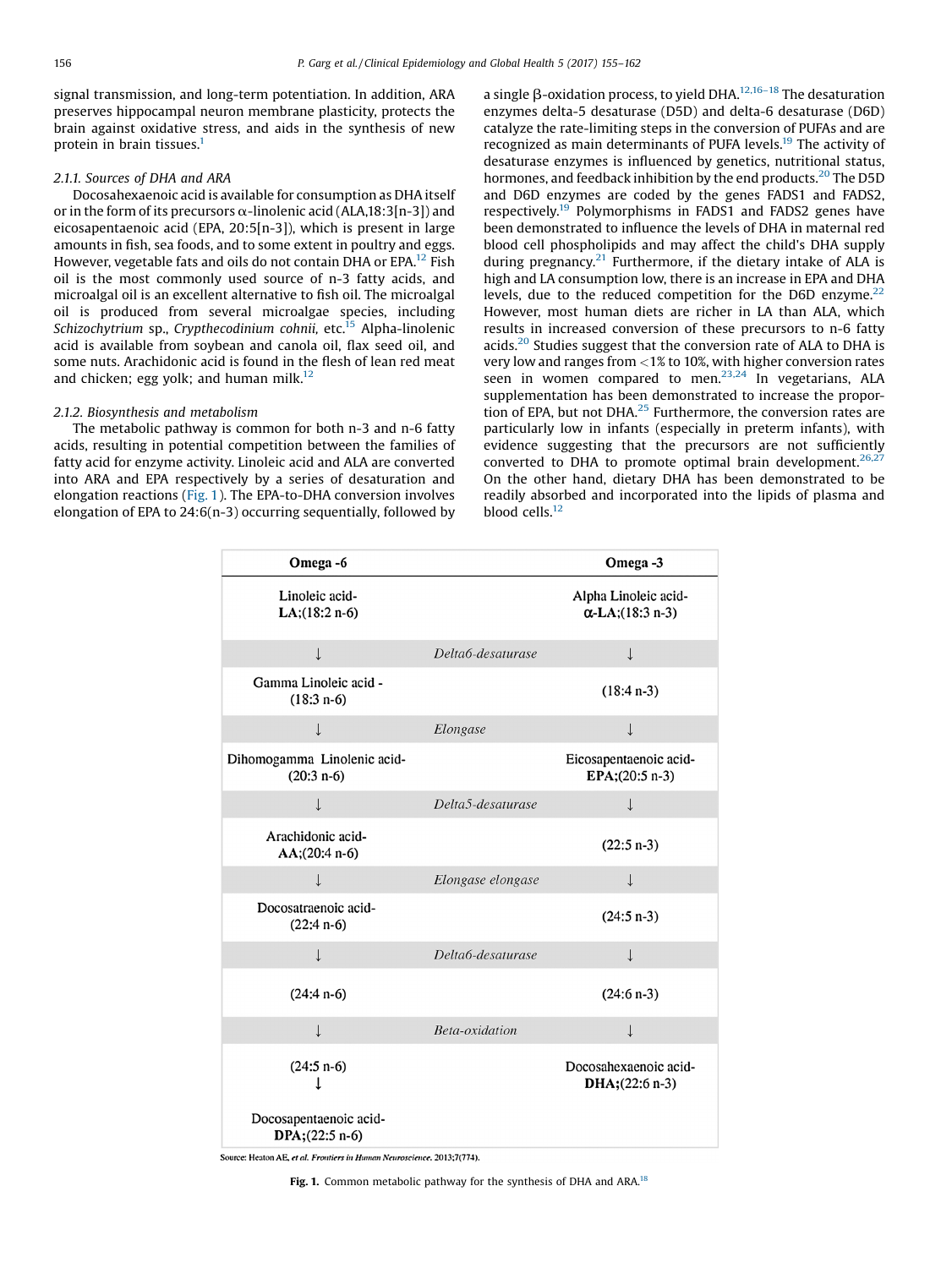## 2.1.3. Maternal-to-fetal transfer of DHA

It is well known that nutrient transfer through the placenta can affect fetal metabolism, growth, and development. The transfer of fatty acids to the fetus is influenced by the amount of maternal fatty acid intake, as well as by various physiological processes that occur during pregnancy, including placental function.<sup>28</sup> Observational studies have suggested that increased DHA intake during pregnancy results in higher maternal-to-fetal transfer of DHA.<sup>[12](#page-6-0)</sup>

#### 2.1.4. DHA and ARA accumulation in the fetal brain

Docosahexaenoic acid is rapidly accumulated in the brain from week 30 of pregnancy to 2 years postpartum (Fig.  $2)^{1,29}$ Approximately 67 mg of DHA is accrued by the fetus per day, thereby increasing its brain weight and making it important for the mother to have adequate DHA intake during this time. The DHA accretion during lactation is 70–80 mg/day, and this huge demand for DHA during lactation depletes maternal stores and may take months to correct even partially.<sup>13</sup> On the whole, the concentration of DHA increases nearly 30-fold during the growth spurts of the brain, which corresponds to the beginning of the third trimester of pregnancy to 18 months after birth.<sup>[30](#page-6-0)</sup> During these growth spurts, the brain is extremely vulnerable to nutritional deficiencies.<sup>[3](#page-6-0)</sup> Preterm infants largely miss out on DHA accretion during the last trimester and thus would benefit from external supplementation. $31$ 

Arachidonic acid begins accumulating in the brain during the last trimester of pregnancy and continues to accumulate until 2 years of postnatal age (Fig. 2).<sup>1</sup> About 95 mg/day of ARA is accrued during the last 5 weeks of gestation; this is nearly twice the amount of DHA accrued during the same period. Most of the ARA is accumulated in the adipose tissue and skeletal muscles, with relatively lesser amounts accumulated in the brain.<sup>[32](#page-6-0)</sup>

## 2.1.5. Levels of DHA and ARA in human milk

Worldwide, variable levels of DHA and ARA have been reported in breast milk. This has been attributed largely to differences in the dietary intake of sources of these fatty acids.<sup>[33](#page-6-0)</sup> Table 1 shows mean DHA and ARA levels in human milk. $33,34$ 

DHA levels in vegans have been reported to be 0.05% of total fatty acids. Populations with high fish intake report the highest milk DHA content.[35](#page-6-0) The mean concentration of DHA in breast milk in Chinese women has been reported to vary from 0.44% of total fatty acids in pastoral regions to as high as 2.8% in marine regions.  $36$ The DHA concentration in the breast milk of native American women has been reported to be 0.097% of total fatty acids.<sup>[37](#page-6-0)</sup>



Fig. 2. Accumulation of DHA and ARA in the foetal brain.<sup>1</sup>

## Table 1

Mean DHA and ARA levels in human milk. $33,34$ 

|            | Mean levels (mg/100 kcal) | Mean levels (% of total fatty acids) |
|------------|---------------------------|--------------------------------------|
| <b>DHA</b> | $9.8 - 12.5$              | $0.32\% \pm 0.22\%$                  |
| ARA        | $16.7 - 23.6$             | $0.47\% \pm 0.13\%$                  |

DHA: Docosahexaenoic acid; ARA: Arachidonic acid.

The levels of ARA in human milk are much more stable than DHA, which is highly important, as it provides preformed ARA at a time when brain growth and development are most critical. The majority of ARA in human milk is from maternal stores of ARA, rather than from dietary  $LA<sup>1</sup>$  $LA<sup>1</sup>$  $LA<sup>1</sup>$  Studies suggest that the average intake of ARA and DHA in exclusively breastfed infants is approximately 169 mg/day and 115 mg/day, respectively. At the age of 12 months, with an average milk intake of 600–900 mL/day, the ARA intake is 118–178 mg/day. $38,39$ 

2.1.6. Maternal LCPUFA intake supplementation and infant outcomes It is clear that DHA and ARA form an important component of brain structure and function and can thus potentially influence neurodevelopmental outcomes. Available evidence suggests that due to dietary variations, the mean DHA and ARA intake in pregnant women can be substantially lower than the recommended intake.<sup>26</sup> Several studies have demonstrated that maternal DHA supplementation during pregnancy and/or during lactation increases the fetus's/infant's DHA status.<sup>40-49</sup> [In](#page-6-0) a double-blinded study involving 590 pregnant women, maternal supplementation with cod liver oil until three months after delivery was associated with increased DHA levels in maternal and infant plasma and umbilical tissues.<sup>[42](#page-6-0)</sup> In another study, increasing breast milk DHA levels through maternal supplementation for the first 12 weeks postpartum caused a dose-dependent increase in the infant plasma and erythrocyte phospholipid DHA levels. $41$ Hence, it is important to ensure that the fetal essential fatty acid requirements are adequately met with a proper diet and supplementation.

It is also well known that DHA is an important structural component of retinal photoreceptors and cortical gray matter. In a randomized, placebo-controlled trial, DHA supplementation during pregnancy was associated with a significant difference in mean visual acuity scores between the DHA group and the placebo group  $(3.8 \pm 1.1 \text{ cycles}/\text{degree vs. } 3.2 \pm 0.7 \text{ cycles}/\text{degree})$  at 4 months, suggesting the vital role of DHA in the maturation of the visual system.<sup>44</sup>A recent trial assessed the long-term effects of high prenatal DHA exposure during gestation on visual evoked potentials (VEPs) in school-age children. The study confirmed the findings of an earlier study in the same population that reported an association between cord DHA and better visual acuity[.45,46](#page-6-0)

Maternal DHA supplementation has demonstrated beneficial effects on several indicators of early cognitive function, including better mental and psychomotor development at 11 months of age, $46$  enhanced attention functioning during second year of life, $47$ better performance at problem-solving tasks at 9 months of age,  $48$ and better mental processing scores at 4 years of age. $49$ 

## 2.1.7. Effects of DHA/ARA supplementation in infants and its outcomes

The beneficial effects of LCPUFA supplementation in on brain development in infants were demonstrated in early studies that compared infants who were breastfed with LCPUFAs to infants fed formulas without LCPUFAs.<sup>50-52</sup> From thereon, several [interven](#page-6-0)tion trials studied the benefits of LCPUFA supplementation during infancy on various aspects of child development. [Table](#page-3-0) 2 shows a summary of trials reporting DHA/ARA-related outcomes in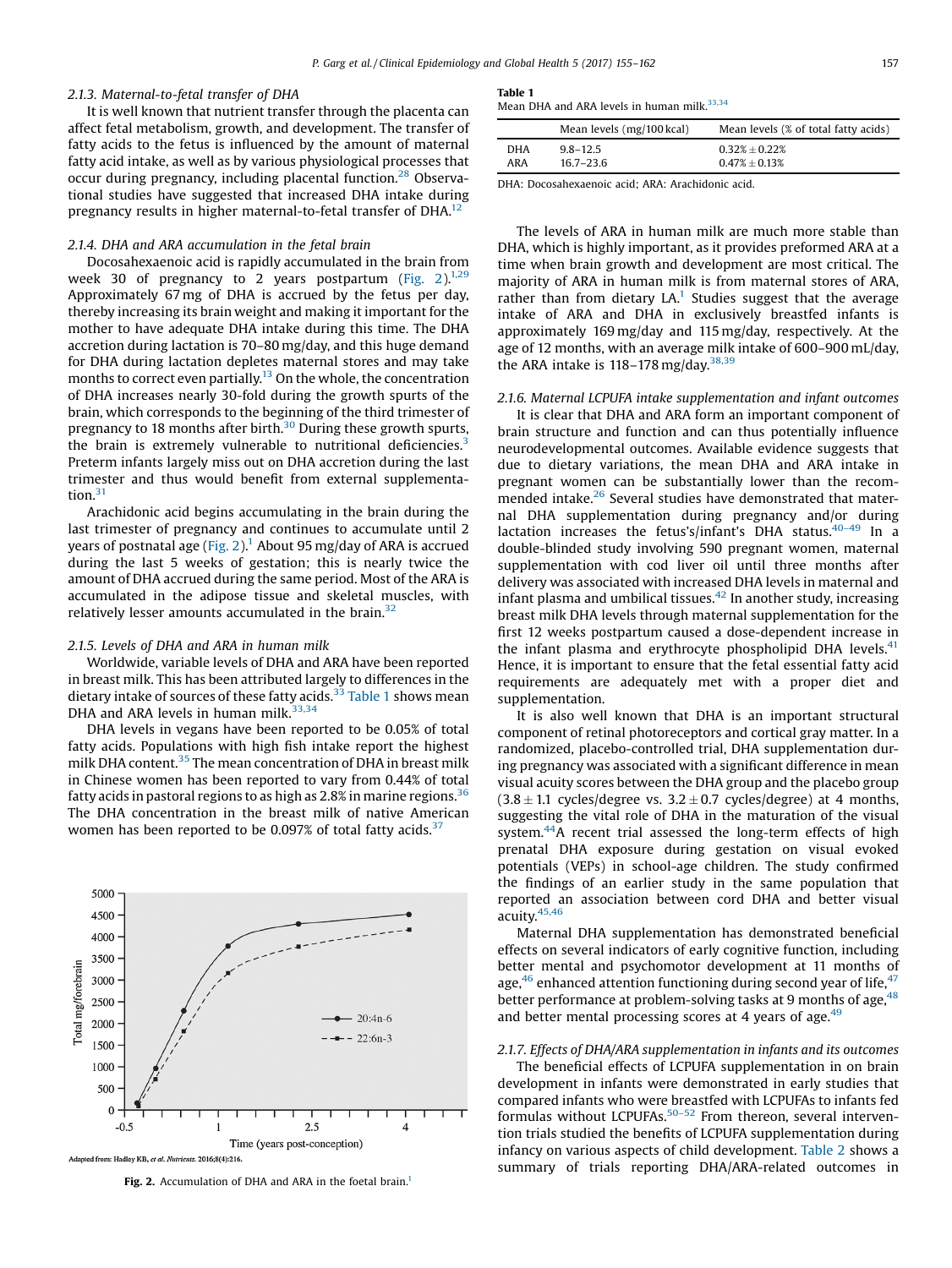## <span id="page-3-0"></span>Table 2

Summary of trials reporting DHA/ARA-related outcomes in children.<sup>[53](#page-6-0)-67</sup>

| Reference                                   | N                                                                             | Participants                                                         | Duration                                   | Intervention                                                                                                   | Key findings                                                                                                                                                                                                                                                                                     |  |
|---------------------------------------------|-------------------------------------------------------------------------------|----------------------------------------------------------------------|--------------------------------------------|----------------------------------------------------------------------------------------------------------------|--------------------------------------------------------------------------------------------------------------------------------------------------------------------------------------------------------------------------------------------------------------------------------------------------|--|
| Short-term studies                          |                                                                               |                                                                      |                                            |                                                                                                                |                                                                                                                                                                                                                                                                                                  |  |
| Birch et al. $53 - 56$                      |                                                                               | Term infants<br>assessed at 4<br>months and 12                       | From 0-4 days until 17<br>weeks of age     | - Formula with 0.35% or 0.36% DHA<br>and 0.72% ARA<br>- Control                                                | Mean increase of 7 points on MDI of BSID-II<br>in supplemented group                                                                                                                                                                                                                             |  |
| Pastor<br>et al. $54$                       | $-1342$                                                                       | months of age<br>Term infants                                        |                                            | - Formula with 0.32% DHA and 0.64%<br>ARA<br>- Control                                                         | Lower incidence of bronchiolitis/bronchitis<br>during the first year of life in the<br>supplemented group                                                                                                                                                                                        |  |
| Birch et al. $55 - 343$<br>(DIAMOND study)  |                                                                               | Term infants                                                         | From 1-9 days<br>until 12 months           | - Formula with 0.64% ARA and 0.32% or<br>0.64% or 0.96% DHA<br>- Control: 0% DHA                               | Significantly poorer VEP visual acuity at 12<br>months of age in infants fed control formula<br>compared to DHA-supplemented formula                                                                                                                                                             |  |
| Drover<br>et al. $56$                       | $-181$                                                                        | Term infants<br>followed up to the<br>age of 18 months               | From 1-9 days to 12<br>months              | - Control (0% DHA)<br>$-0.32\%$ DHA<br>$-0.64\%$ DHA<br>$-0.96%$ DHA                                           | Higher Mental Development Index scores in<br>DHA-supplemented children compared to<br>controls                                                                                                                                                                                                   |  |
| Meldrum<br>et al. $57$                      | $-420$                                                                        | Term infants<br>followed up to the<br>age of 18 months               | From birth to 6 months                     | - Fish oil containing DHA (250 mg/d) +<br>EPA $(60 \text{ mg/d})$<br>- Placebo                                 | Significantly higher percentile ranks of<br>- later developing gestures at 12 and 18<br>months<br>- total number of gestures                                                                                                                                                                     |  |
| D'Vaz<br>et al. $58$                        | $-420$                                                                        | high atopic risk<br>followed up at 6<br>and 12 months                | Term infants with a From birth to 6 months | - Fish oil containing DHA (280 mg) +<br>EPA (110 mg)<br>- Control oil                                          | Fish oil supplementation was associated<br>with:<br>Lowered allergen-specific Th2 responses<br>Elevated polyclonal Th1 responses                                                                                                                                                                 |  |
| Lapillonne<br>et al. $59$                   | $-325$                                                                        | Term infants                                                         | Up to 12 months                            | - Infant and follow on formula con-<br>taining 17 mg of DHA/100 kcal and<br>34 mg of ARA/100 kcal<br>- Control | Lower incidence of bronchitis/bronchiolitis,<br>nasal congestion, cough, and diarrhea in the<br>supplemented group                                                                                                                                                                               |  |
| Foiles<br>et al. $60$                       | $-91$                                                                         | Term infants                                                         | Up to 12 months                            | - Control                                                                                                      | - Three formulas containing 0.64% ARA Supplemented group was associated with:<br>and either 0.32%, 0.64%, or 0.96% DHA $-$ Lower risk of allergic illnesses in the first<br>year<br>- Delayed time to first allergic illness and<br>skin allergic illness<br>Trend towards reduced wheeze/asthma |  |
| Long-term studies<br>Colombo<br>et al. $61$ | $-$ LCPUFA = 62<br>$-$ Placebo = 19<br>(DIAMOND study follow-up)              | Term infants (18<br>mo) followed up to<br>the age of 6 years         | From birth to 12 months                    | – DHA (0.32%, 0.64%, and 0.96% of total<br>fatty $acids$ + ARA $(0.64%)$<br>- Placebo                          | Significant positive effects on:<br>- Rule learning and inhibition tasks from 3<br>to 5 years<br>- Peabody Picture Vocabulary Test at 5<br>years<br>- Weschler Primary Preschool Scales of<br>Intelligence at 6 years                                                                            |  |
| Willatts<br>et al. $62$                     | $-$ LCPUFA = 71<br>- Control<br>$group = 76$<br>– Breastfed<br>$group = 88$   | Term infants<br>followed up to the<br>age of 6 years                 | From birth to 4 months                     | - Formula with DHA + ARA<br>- Formula with no DHA/ARA<br>- Reference breastfed group                           | Faster information processing scores in<br>children who received LCPUFAs                                                                                                                                                                                                                         |  |
| Qawasmi<br>et al. $63$                      | Systematic review and meta-analysis<br>12 RCTs;<br>$N = 1802$                 | Term and preterm<br>infants                                          | birth                                      | Starting within 1 month of – Formulas with LCPUFAs<br>- Unsupplemented formula                                 | No significant benefit on early cognition<br>with LCPUFA supplementation                                                                                                                                                                                                                         |  |
| Simmer<br>et al. $64$                       | 15 RCTs;<br>$N = 1889$                                                        | Term infants                                                         |                                            | - Formulas with LCPUFAs<br>- Unsupplemented formula                                                            | - No beneficial effects on neurodevelop-<br>mental outcomes<br>- Benefits in visual acuity not consistent                                                                                                                                                                                        |  |
| Qawasmi<br>et al. $65$                      | 16 RCTs;<br>$N = 1949$                                                        | Term and preterm<br>infants                                          | birth                                      | Starting within 1 month of - Formulas with LCPUFAs<br>- Unsupplemented formula                                 | Significant benefit with LCPUFA<br>supplementation on infants' visual acuity at<br>2, 4, and 12 months of age                                                                                                                                                                                    |  |
| Koletzko<br>et al. $66$                     | 20 systematic<br>reviews/meta-<br>analyses, 78<br>RCTs in Asian<br>population | Pregnant and<br>lactating women,<br>term infants,<br>preterm infants |                                            | LCPUFA supplementation                                                                                         | - For term infants, supplementation with<br>higher doses (DHA $\geq$ 0.32% and ARA<br>$\geq$ 0.66%) and longer duration (up to 1 year<br>of age) trended towards likely benefit<br>- Scarcity of data on LCPUFA supplemen-<br>tation in Asian population                                         |  |
| Jasani<br>et al. $67$                       | 15 RCTs $N = 1889$ Term infants                                               |                                                                      |                                            | - Formulas with LCPUFAs<br>- Unsupplemented formula                                                            | No beneficial effects with LCPUFA<br>supplementation on neurodevelopmental<br>outcomes or visual acuity                                                                                                                                                                                          |  |

LCPUFA: Long-chain polyunsaturated fatty acid; DHA: Docosahexaenoic acid; ARA: Arachidonic acid; EPA: Eicosapentaenoic acid; IQ: Intelligence quotient; VEP: Visual evoked potential; MDI: Mental Development Index BSID-II: Bayley Scales of Infant Development, 2nd edition.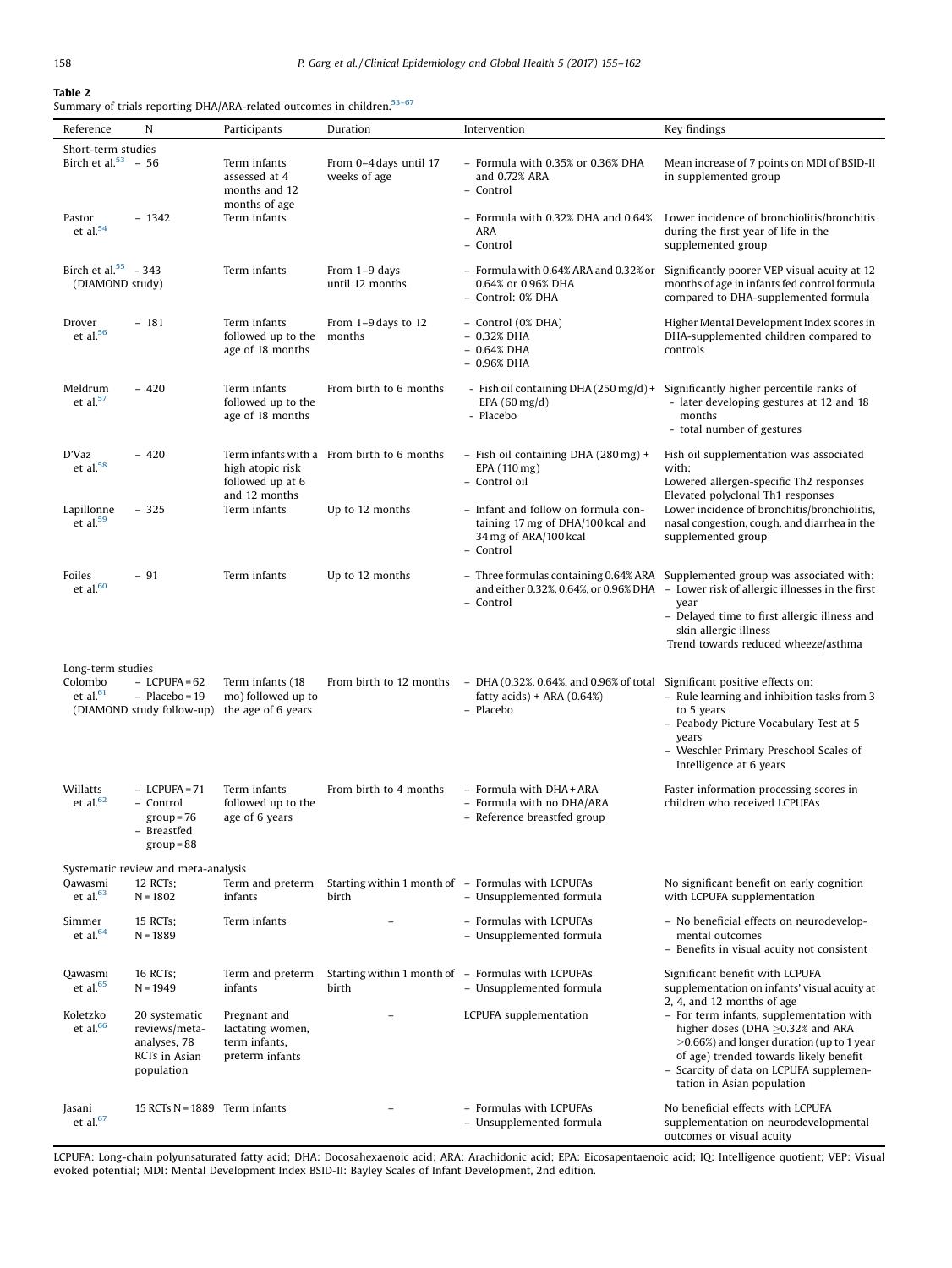children.53–<sup>67</sup> We used [PUBMED](#page-6-0) to identify key trials on LCPUFA supplementation in infants. Several individual trials have demonstrated significantly improved neurodevelopmental outcomes with DHA supplementation. However, results from systematic review and meta-analyses do not favor LCPUFA supplementation for cognitive benefits in infants.  $63,64,67$  One of the [probable](#page-7-0) reasons for the contradicting results is the use of Bayley Scales of Infant Development (BSID) as an outcome measure in these metaanalyses. The BSID is a composite score of infants' attainment of normal developmental milestones and does not always provide a detailed outcome of specific cognitive mechanisms. There is an ongoing debate on whether BSID should be used for evaluating cognitive outcomes with LCPUFA supplementation, since the effects of LCPUFA are not evident in BSID compared to other measures. Furthermore, BSID may not be appropriate in evaluating long-term cognitive outcomes. $61$ 

As mentioned earlier, preterm infants need DHA supplementation, since DHA accretion is interrupted in preterm infants and there is inadequate conversion from precursors in preterm infants. Studies suggest that DHA levels are higher in the milk of mothers who deliver prematurely compared to those who deliver at term.<sup>68</sup> Research in preterm infants on supplementation with varying doses of DHA has shown numerous benefits: reduction in incidence of bronchopulmonary dysplasia and hay fever, $69$  higher MDI scores at 18 months' corrected age,<sup>70</sup> higher visual acuity,<sup>71</sup> increased length and weight at 12 months' and 18 months' corrected age, $72$  better recognition memory, and higher problemsolving scores at 6 months. $73$ 

A recent meta-analysis by Moon et al.<sup>[74](#page-7-0)</sup> reported no clear longterm benefits of LCPUFA on visual and cognitive development. However, the authors also stated that the studies included were quite heterogeneous in methodology and hence interpretation of combined data was difficult. A detailed discussion on DHA and ARA supplementation in preterm infants is outside the scope of this review. It must, however, be stressed that LCPUFA supplementation is not only necessary based on benefits seen in clinical studies, but also required to mirror the composition of human milk.

## 2.1.8. Indian perspective on DHA and ARA supplementation

Breast milk concentrations of DHA and ARA in Indian mothers of term and preterm infants were studied by Kilari et al. $75,76$  In a cohort of Indian mothers of term infants predominantly comprising vegetarians, the mean DHA and ARA concentrations were 0.2 g/ 100 g and 1 g/100 g of total fatty acids respectively.<sup>75</sup> In a study of mothers of preterm infants, the mean breast milk DHA concentrations were higher (0.3 g/100 g) compared to mothers of term infants, although there were no differences in ARA concentrations  $(1 \text{ g}/100 \text{ g})$ .<sup>75,76</sup> Experts believe that in the case of [premature](#page-7-0) delivery, maternal-to-fetal transfer of DHA is low due to a shorter duration of pregnancy. Also, the volume of milk consumed by preterm infants is considerably less during the initial days after birth. The higher DHA concentrations in breast milk of mothers of preterm infants may be an adaptive mechanism to meet the high nutrient needs of preterm infants.<sup>[76](#page-7-0)</sup>

Studies suggest that maternal DHA intake is dependent on the type of fat ingested. Huffman et al. reported in their literature review that DHA intake was lowest in Indian pregnant women in the third trimester compared to pregnant women from developing countries[.26](#page-6-0) The mean DHA and ARA intake in Indian pregnant women was 11 mg and 33 mg respectively in the third trimester. $77$ Interestingly, Bangladeshi women consumed 11% of fats in their diet during pregnancy, which accounted for a consumption of 30 mg of DHA compared to Indian women, who consumed 25% of fats in their diet during pregnancy, accounting for only 11 mg of DHA.<sup>26,77,78</sup>The low DHA intake could be [attributed](#page-6-0) to the poor intake of fish in Indian women. Furthermore, the intake of LA was considerably high due to consumption of sunflower and safflower oil, while the intake of ALA was low. High LA intake affects the conversion of ALA into EPA and DHA and thus may also contribute to the low maternal DHA status in Indian women. $^{77}$  Another study in South Indian pregnant women demonstrated a low median intake of ALA, EPA, and DHA  $(0.56, 0.003,$  and  $0.011$  g/day, respectively), but a high median intake of LA (14.6 g/day) during pregnancy.<sup>7</sup>

Poor maternal fish intake during the third trimester in pregnant Indian women was significantly associated with an increased risk of low-birth-weight (LBW) infants, suggesting that n-3 supplementation during pregnancy may have a significant impact on birth outcomes.<sup>[77](#page-7-0)</sup> Despite its benefits, fish is also a source of several contaminants including mercury, polychlorinated biphenyls, dioxins etc.[80](#page-7-0) High maternal fish intake may lead to higher prenatal mercury exposure and has been linked to neurodevelopmental abnormalities in children. The benefits of maternal fish intake should be weighed against possible deleterious effects of mercury contamination from sea food. Recent literature review suggested that the benefits of moderate fish consumption during pregnancy outweighs any potential adverse effects and it is important to ensure that the type of fish consumed contains low mercury concentrations.<sup>81</sup>

There is paucity of data on benefits of DHA and ARA supplementation in infants in the Indian population. However, considering the beneficial effects of LCPUFA supplementation on various aspects of child development, the goal of supplementation is to be close to the composition of human milk.

## 2.2. Phospholipids

Phospholipids are indispensable components of all cellular and sub-cellular membranes. $82$  They are broadly classified into glycerophospholipids, the major structural lipids in eukaryotic membranes; and sphingolipids, another class of structural lipids.<sup>[83](#page-7-0)</sup> Phospholipids are involved in several vital functions, including immunity and inflammatory responses, neuronal signaling, and attenuation of the effects of age-related diseases.<sup>[84](#page-7-0)</sup> In addition, PLs act as carriers of DHA to the brain.<sup>8,9</sup> Animal studies [suggest](#page-6-0) that supplementation of phospholipids could restore the ideal composition of PUFAs in the brain cell membrane. $10,11$  [Phospholipids](#page-6-0) have also demonstrated improvement in learning and memory deficits in rats by facilitating hippocampal synaptic transmission in the brain.<sup>[85](#page-7-0)</sup> Thus, oral supplementation of phospholipids may be essential during pregnancy and infancy, when DHA provision into the brain is essential for neurological development.[7](#page-6-0) Phospholipids correspond to 0.2%–2.0% of fats present in human milk. Their levels in the human milk ranged from  $9.8-47.4$  mg  $100 \text{ g}^{-1}$ , with the majority of the PLs being sphingomyelins (SM) and phosphatidylcholinse (PC). The high content of SM and PC is important, as the majority of the total choline content (17%), essential for rapid organ growth and membrane biosynthesis, comes from these lipids.<sup>[86](#page-7-0)</sup>

## 3. DHA and ARA in infant formulas: recommendations

The Food and Agricultural Organization (FAO) report on fats and fatty acids has recommended nutrient intake value of DHA and ARA in infants aged 0–24 months [\(Table](#page-5-0) 3). $87$  According to the FAO, there is convincing evidence that DHA plays a critical role in retinal and brain development. Also, based on probable evidence, FAO states that DHA should be considered conditionally essential during the first six months of life, due to its limited and highly variable synthesis from ALA.<sup>87</sup>

Based on a systematic review of the available scientific literature, a global expert group recommends a nutrient intake of 100 mg DHA/day and 140 mg ARA/day in term infants in the first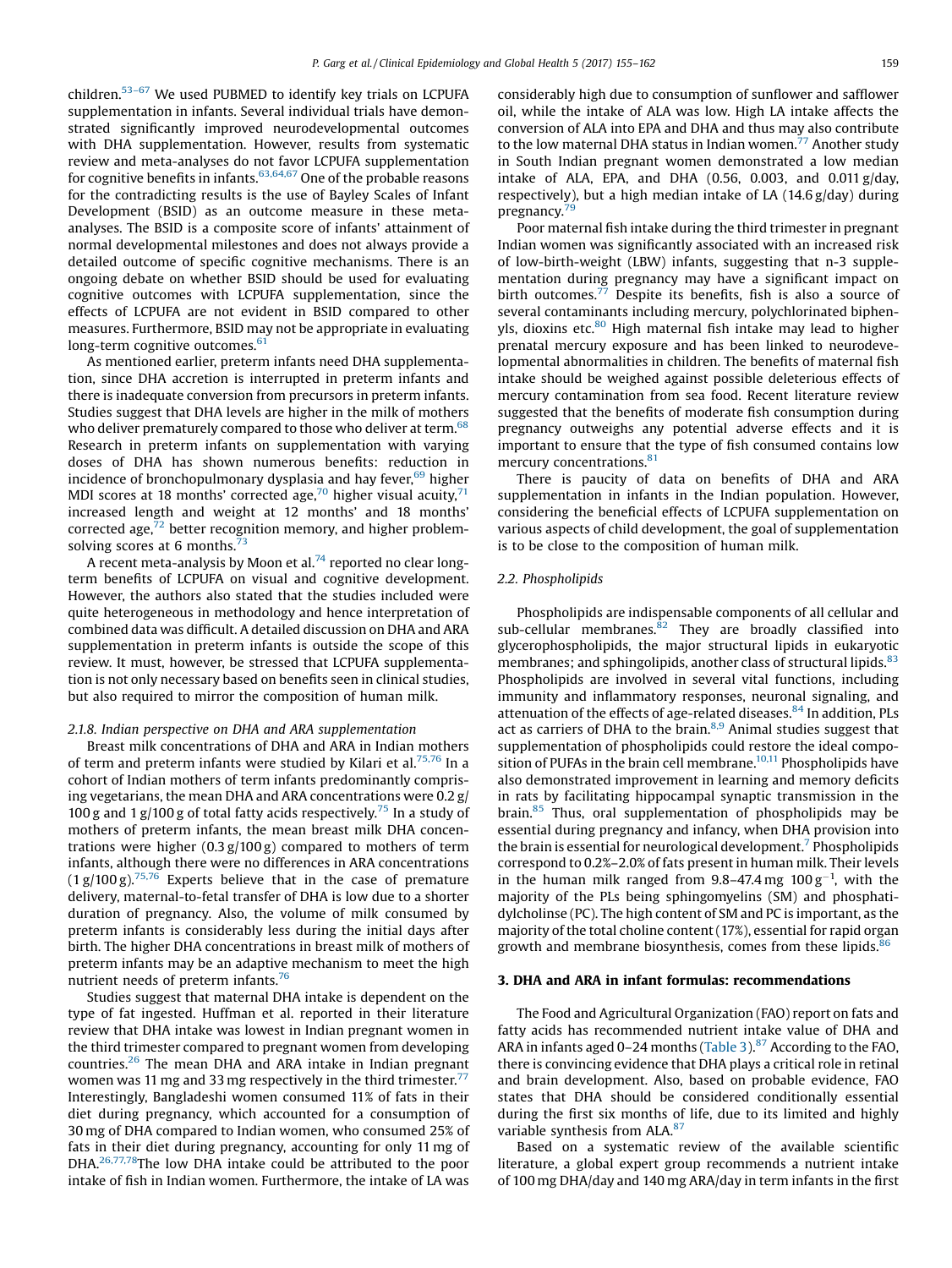<span id="page-5-0"></span>

| v<br>×<br>I |  |
|-------------|--|
| $\sim$      |  |

Table 3

| Recommended dietary intake of DHA and ARA in infants aged 0-24 months. <sup>87</sup> |
|--------------------------------------------------------------------------------------|
|                                                                                      |

| Fatty acid | Age group   | Measure      | Upper nutrient limits     |
|------------|-------------|--------------|---------------------------|
| <b>DHA</b> | $0-6$ mos   | $\bullet$ AI | $\bullet$ 0.20%-0.36%FA   |
|            | $6-12$ mos  | $\bullet$ Al | • $10 - 12 \text{ mg/kg}$ |
|            | $12-24$ mos | $\bullet$ AI | • $10 - 12 \text{ mg/kg}$ |
| <b>ARA</b> | 0-6 mos     | $\bullet$ AI | $\bullet$ 0.4%-0.6%FA     |

DHA: Docosahexaenoic acid; ARA: Arachidonic acid; AI: Adequate intake; FA: Fatty acid.

six months of life, and that the infant formulas should provide at least 0.3% of fatty acids as DHA along with ARA. The panel also recommends a continued supply of 100 mg DHA/day during the second 6 months, with no quantitative advice on ARA intake, due to the lack of sufficient data and due to considerable variation in the amount of ARA provided by complementary foods across different countries.<sup>[66](#page-7-0)</sup> Also, complementary foods available in developing countries are mostly cereal-based and have a low LCPUFA concentration.<sup>1</sup>

The Dietary Guidelines for Americans (DGA) 2010 recommend consuming 8–12 ounces of seafood per week in pregnant and lactating women, from a variety of seafood types. Intake of 8 ounces of seafood is equivalent to approximately 250 mg of DHA and EPA.<sup>88</sup>

Based on the average concentrations of DHA and ARA in human milk, several international expert groups have published recommendations on DHA and ARA levels in infant formulas. According to these recommendations, the average DHA levels range from 0.2% to 0.4% of fatty acids and the ARA levels range from 0.35% to 0.7% of fatty acids. $89-91$  Infant [formulas](#page-7-0) typically provide 140 mg/day of ARA and 100 mg/day of DHA, with an estimated milk intake of 750 to 800 mL/day.<sup>34</sup> This corresponds to a DHA:ARA ratio ranging from 1:1 to 1:2.89-91 Recently, the Food Safety and [Standards](#page-7-0) Authority of India (FSSAI) made amendments to the Food Safety and Standards Regulations, 2011, which included amendments pertaining to the use of ARA and DHA in infant formulas. According to the recent notification by the FSSAI, algal and fungal oil can be used as sources of DHA and ARA from Crypthecodinium cohnii, Mortierella alpina, Schizochytrium sp., and Ulkenia sp. at the level of maximum 0.5 per cent. Docosahexaenoic acid of total fatty acids and the DHA:ARA ratio must be a minimum of 1:1; and if a claim related to DHA is made, the DHA content should not be less than 0.2% of total fatty acids. $92$ 

## 4. Importance of DHA:ARA ratio

The mean concentrations of DHA and ARA in breast milk can vary based on the maternal diet. Brenna et al. suggest that the DHA: ARA ratio of human milk is around 1:1.5, based on the mean concentrations of these LCPUFAs worldwide. $34A$  proper balance between DHA and ARA is essential for optimal cognitive development. This was demonstrated in two randomized controlled trials of term infants, in which different levels of DHA (0.32%, 0.64%, and 0.96%) supplementation, along with an ARA level of 0.64%, were used. The two lower doses of DHA were associated with positive outcomes in terms of increased attention, better Weschler Primary Preschool Scales of Intelligence scores, and better vocabulary compared with the unsupplemented group. However, cognitive performance was found to be attenuated in infants administered the highest dose (0.96%) of DHA with 0.64% ARA.<sup>61,93</sup> A study was conducted in [12-week-old](#page-7-0) rat baboons randomized to the control, moderate LCPUFA (DHA: 0.33%, ARA: 0.67%), and high LCPUFA (DHA: 1.0%, ARA: 0.67%) groups. The group with highest levels of DHA showed decreased ARA levels in two brain areas, suggesting competition of DHA with ARA.<sup>[94](#page-7-0)</sup> This suggests that high doses of DHA may suppress the benefits of ARA. Furthermore, studies suggest that DHA supplementation in infant formulas without ARA results in a reduction of plasma ARA by up to 40%. [95,96](#page-7-0)

So, there has been some deliberations on the most appropriate DHA:ARA ratio in infant formulas. For supplementation in infant formulas, recommendations are that DHA:ARA can range from 1:1 to  $1:2$ .

## 5. Conclusion and future perspectives

There is a rapid accumulation of DHA and ARA in the infant's brain in the early years of life, highlighting the significance of DHA and ARA in brain development. During this time, infants receive DHA and ARA either through breast milk or through infant formulas supplemented with DHA and ARA, and later through complementary foods. The levels of DHA in breast milk vary significantly and depend on the maternal diet and maternal DHA status. Optimizing maternal nutrition to include sufficient LCPUFA intake to improve infant LCPUFA status is considered ideal. However, in a country such as India, where vegetarian diets are commonly followed, the availability of preformed LCPUFA is practically very low. Furthermore, DHA intake is the lowest in India compared to other developing countries, highlighting the need for DHA supplementation during pregnancy and lactation. Supplementation of DHA during pregnancy and lactation is associated with improved visual and cognitive development in the infant. Alternatively, in situations where infants cannot be breast fed, DHA-supplemented infant formulas and DHA-rich foods can help in optimizing infants' DHA status. Even though there is heterogeneity of results from clinical studies, there is reasonable clinical evidence supporting the visual, cognitive, and other health benefits of DHA and ARA in infants. Current recommendations from international expert groups suggest DHA levels of 0.2% to 0.4% of fatty acids and ARA levels of 0.35% and 0.7% of fatty acids are appropriate. Mimicking human milk composition is becoming the recommended approach for attaining optimal neurocognitive benefits.

## Conflict of interest

The authors have none to declare.

## Acknowledgements

We would like to thank BioQuest Solutions for their editorial services. The support for this manuscript is from Nestle Nutrition Institute, South Asia.

#### References

1. Hadley KB, Ryan AS, Forsyth S, Gautier S, Salem N. The [essentiality](http://refhub.elsevier.com/S2213-3984(17)30064-7/sbref0005) of arachidonic acid in infant [development.](http://refhub.elsevier.com/S2213-3984(17)30064-7/sbref0005) Nutrients. 2016;8:216.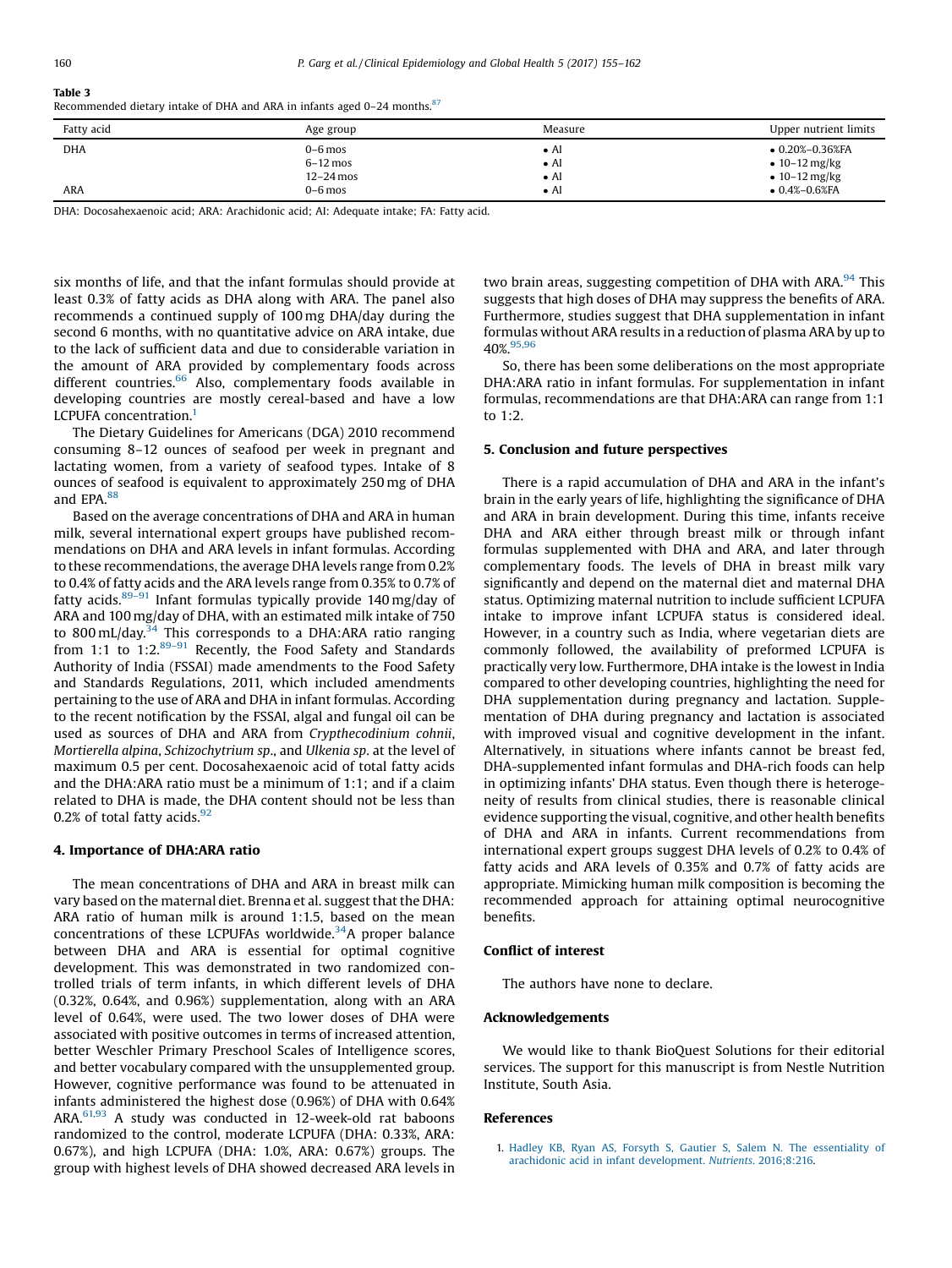- <span id="page-6-0"></span>2. Benton D. The influence of dietary status on the cognitive [performance](http://refhub.elsevier.com/S2213-3984(17)30064-7/sbref0010) of children. Mol Nutr Food Res. [2010;54:457](http://refhub.elsevier.com/S2213-3984(17)30064-7/sbref0010)–470.
- 3. Nyaradi A, Li J, Hickling S, Foster J, Oddy WH. The role of [nutrition](http://refhub.elsevier.com/S2213-3984(17)30064-7/sbref0015) in children's [neurocognitive](http://refhub.elsevier.com/S2213-3984(17)30064-7/sbref0015) development, from pregnancy through childhood. Front Hum Neurosci. [2013;7:97.](http://refhub.elsevier.com/S2213-3984(17)30064-7/sbref0015)
- 4. Choe MS, [Ortiz-Mantilla](http://refhub.elsevier.com/S2213-3984(17)30064-7/sbref0020) S, Makris N, et al. Regional infant brain development: An MRI-based [morphometric](http://refhub.elsevier.com/S2213-3984(17)30064-7/sbref0020) analysis in 3 to 13 month olds. Cereb Cortex. [2013;23:2100](http://refhub.elsevier.com/S2213-3984(17)30064-7/sbref0020)–2117.
- 5. Gale CR, O'Callaghan FJ, Bredow M, Martyn CN, Avon [Longitudinal](http://refhub.elsevier.com/S2213-3984(17)30064-7/sbref0025) Study of Parents and [Children](http://refhub.elsevier.com/S2213-3984(17)30064-7/sbref0025) Study Team. The influence of head growth in fetal life, infancy, and childhood on [intelligence](http://refhub.elsevier.com/S2213-3984(17)30064-7/sbref0025) at the ages of 4 and 8 years. Pediatrics. [2006;118:1486](http://refhub.elsevier.com/S2213-3984(17)30064-7/sbref0025)–1492.
- 6. Yehuda S, [Rabinovitz](http://refhub.elsevier.com/S2213-3984(17)30064-7/sbref0030) S, Mostofsky DI. Essential fatty acids are mediators of brain [biochemistry](http://refhub.elsevier.com/S2213-3984(17)30064-7/sbref0030) and cognitive functions. J Neurosci Res. 1999;56:565–570.
- 7. [Küllenberg](http://refhub.elsevier.com/S2213-3984(17)30064-7/sbref0035) D, Taylor LA, Schneider M, Massing U. Health effects of dietary [phospholipids.](http://refhub.elsevier.com/S2213-3984(17)30064-7/sbref0035) Lipids Health Dis. 2012;11:3.
- 8. Thies F, Pillon C, Moliere P, Lagarde M, Lecerf J. Preferential [incorporation](http://refhub.elsevier.com/S2213-3984(17)30064-7/sbref0040) of sn2 lysoPC DHA over [unesteri](http://refhub.elsevier.com/S2213-3984(17)30064-7/sbref0040)fied DHA in the young rat brain. Am J Physiol. [1994;267\(5](http://refhub.elsevier.com/S2213-3984(17)30064-7/sbref0040) Pt 2):R1273–79.
- 9. Lagarde M, Bernoud N, Brossard N, et al. [Lysophosphatidylcholine](http://refhub.elsevier.com/S2213-3984(17)30064-7/sbref0045) as a preferred carrier form of [docosahexaenoic](http://refhub.elsevier.com/S2213-3984(17)30064-7/sbref0045) acid to the brain. J Mol Neurosci. 2001;16(2–3)201–204 [discussion](http://refhub.elsevier.com/S2213-3984(17)30064-7/sbref0045) 215–21.
- 10. Favreliere S, Perault MC, Huguet F, et al. [DHA-enriched](http://refhub.elsevier.com/S2213-3984(17)30064-7/sbref0050) phospholipid diets modulate age-related alterations in rat [hippocampus.](http://refhub.elsevier.com/S2213-3984(17)30064-7/sbref0050) Neurobiol Aging. [2003;24:233](http://refhub.elsevier.com/S2213-3984(17)30064-7/sbref0050)–243.
- 11. Carrie I, [Smirnova](http://refhub.elsevier.com/S2213-3984(17)30064-7/sbref0055) M, Clement M, De Javel D, Francès H, Bourre JM. Docosahexaenoic acid-rich phospholipid [supplementation:](http://refhub.elsevier.com/S2213-3984(17)30064-7/sbref0055) effect on [behavior,](http://refhub.elsevier.com/S2213-3984(17)30064-7/sbref0055) learning ability, and retinal function in control and n-3
- [polyunsaturated](http://refhub.elsevier.com/S2213-3984(17)30064-7/sbref0055) fatty acid deficient old mice. Nutr Neurosci. 2002;5:43–52. 12. Innis S. Dietary omega 3 fatty acids and the [developing](http://refhub.elsevier.com/S2213-3984(17)30064-7/sbref0060) brain. Brain Res. [2008;1237:35](http://refhub.elsevier.com/S2213-3984(17)30064-7/sbref0060)–43.
- 13. Morse NL. Benefits of [docosahexaenoic](http://refhub.elsevier.com/S2213-3984(17)30064-7/sbref0065) acid, folic acid, vitamin D and iodine on foetal and infant brain [development](http://refhub.elsevier.com/S2213-3984(17)30064-7/sbref0065) and function following maternal [supplementation](http://refhub.elsevier.com/S2213-3984(17)30064-7/sbref0065) during pregnancy and lactation. Nutrients. 2012;4:799–840.
- 14. Weiser MJ, Butt CM, Mohajeri MH. [Docosahexaenoic](http://refhub.elsevier.com/S2213-3984(17)30064-7/sbref0070) acid and cognition [throughout](http://refhub.elsevier.com/S2213-3984(17)30064-7/sbref0070) the lifespan. Nutrients. 2016;8:99.
- 15. Topuz OK. Algal oil: a novel source of omega-3 fatty acids for human [nutrition.](http://refhub.elsevier.com/S2213-3984(17)30064-7/sbref0075) Sci Bull Ser F. Biotechnol. [2016;XX:178](http://refhub.elsevier.com/S2213-3984(17)30064-7/sbref0075)–183.
- 16. Bradbury J. [Docosahexaenoic](http://refhub.elsevier.com/S2213-3984(17)30064-7/sbref0080) acid (DHA): an ancient nutrient for the modern human brain. Nutrients. [2011;3:529](http://refhub.elsevier.com/S2213-3984(17)30064-7/sbref0080)–554.
- 17. Pender-Cudlip MC, Krag KJ, Martini D, et al. [Delta-6-desaturase](http://refhub.elsevier.com/S2213-3984(17)30064-7/sbref0085) activity and [arachidonic](http://refhub.elsevier.com/S2213-3984(17)30064-7/sbref0085) acid synthesis are increased in human breast cancer tissue. Cancer Sci. [2013;104:760](http://refhub.elsevier.com/S2213-3984(17)30064-7/sbref0085)–764.
- 18. Heaton AE, [Meldrum](http://refhub.elsevier.com/S2213-3984(17)30064-7/sbref0090) SJ, Foster JK, Prescott SL, Simmer K. Does docosahexaenoic acid [supplementation](http://refhub.elsevier.com/S2213-3984(17)30064-7/sbref0090) in term infants enhance [neurocognitive](http://refhub.elsevier.com/S2213-3984(17)30064-7/sbref0090) functioning in infancy? Front Hum Neurosci. 2013;7:774.
- 19. Tosi F, Sartori F, Guarini P, Olivieri O, [Martinelli](http://refhub.elsevier.com/S2213-3984(17)30064-7/sbref0095) N. Delta-5 and delta-6 desaturases: crucial enzymes in [polyunsaturated](http://refhub.elsevier.com/S2213-3984(17)30064-7/sbref0095) fatty acid-related pathways with [pleiotropic](http://refhub.elsevier.com/S2213-3984(17)30064-7/sbref0095) influences in health and disease. Adv Exp Med Biol. [2014;824:61](http://refhub.elsevier.com/S2213-3984(17)30064-7/sbref0095)–81.
- 20. Calder PC. Omega-3 [polyunsaturated](http://refhub.elsevier.com/S2213-3984(17)30064-7/sbref0100) fatty acids and inflammatory processes: nutrition or [pharmacology?](http://refhub.elsevier.com/S2213-3984(17)30064-7/sbref0100) Br J Clin Pharmacol. 2013;75:645–662.
- 21. Koletzko B, Lattka E, [Zeilinger](http://refhub.elsevier.com/S2213-3984(17)30064-7/sbref0105) S, et al. Genetic variants of the fatty acid desaturase gene cluster predict amounts of red blood cell [docosahexaenoic](http://refhub.elsevier.com/S2213-3984(17)30064-7/sbref0105) and other [polyunsaturated](http://refhub.elsevier.com/S2213-3984(17)30064-7/sbref0105) fatty acids in pregnant women: findings from the Avon [Longitudinal](http://refhub.elsevier.com/S2213-3984(17)30064-7/sbref0105) Study of Parents and Children. Am J Clin Nutr. 2011;93 [\(1\):211](http://refhub.elsevier.com/S2213-3984(17)30064-7/sbref0105)–219.
- 22. Abedi E, Sahari MA. Long-chain [polyunsaturated](http://refhub.elsevier.com/S2213-3984(17)30064-7/sbref0110) fatty acid sources and evaluation of their nutritional and functional [properties.](http://refhub.elsevier.com/S2213-3984(17)30064-7/sbref0110) Food Sci Nutr. [2014;2:443](http://refhub.elsevier.com/S2213-3984(17)30064-7/sbref0110)–463.
- 23. Burdge GC, Jones AE, Wootton SA. Eicosapentaenoic and [docosapentaenoic](http://refhub.elsevier.com/S2213-3984(17)30064-7/sbref0115) acids are the principal products of [alpha-linolenic](http://refhub.elsevier.com/S2213-3984(17)30064-7/sbref0115) acid metabolism in young men. Br J Nutr. [2002;88:355](http://refhub.elsevier.com/S2213-3984(17)30064-7/sbref0115)–363.
- 24. Burdge GC, Wootton SA. Conversion of [alpha-linolenic](http://refhub.elsevier.com/S2213-3984(17)30064-7/sbref0120) acid to eicosapentaenoic, [docosapentaenoic](http://refhub.elsevier.com/S2213-3984(17)30064-7/sbref0120) and docosahexaenoic acids in young women. Br J Nutr. [2002;88:411](http://refhub.elsevier.com/S2213-3984(17)30064-7/sbref0120)–420.
- 25. Sanders TA. DHA status of vegetarians. [Prostaglandins](http://refhub.elsevier.com/S2213-3984(17)30064-7/sbref0125) Leukot Essent Fatty Acids. [2009;81:137](http://refhub.elsevier.com/S2213-3984(17)30064-7/sbref0125)–141.
- 26. Huffman SL, Harika RK, Eilander A, [Osendarp](http://refhub.elsevier.com/S2213-3984(17)30064-7/sbref0130) SJ. Essential fats: how do they affect growth and [development](http://refhub.elsevier.com/S2213-3984(17)30064-7/sbref0130) of infants and young children in developing countries? a literature review. Matern Child Nutr. [2011;7\(Suppl.](http://refhub.elsevier.com/S2213-3984(17)30064-7/sbref0130) 3):44–65.
- 27. Salem Jr. NJr., Wegher B, Mena P, Uauy R. Arachidonic and [docosahexaenoic](http://refhub.elsevier.com/S2213-3984(17)30064-7/sbref0135) acids are [biosynthesized](http://refhub.elsevier.com/S2213-3984(17)30064-7/sbref0135) from their 18-carbon precursors in human infants. Proc Natl Acad Sci U S A. [1996;93:49](http://refhub.elsevier.com/S2213-3984(17)30064-7/sbref0135)–54.
- 28. Kabaran S, Besler HT. Do fatty acids affect fetal [programming?](http://refhub.elsevier.com/S2213-3984(17)30064-7/sbref0140) J Health Popul Nutr. [2015;33:14.](http://refhub.elsevier.com/S2213-3984(17)30064-7/sbref0140)
- 29. Martinez M. Tissue levels of [polyunsaturated](http://refhub.elsevier.com/S2213-3984(17)30064-7/sbref0145) fatty acids during early human [development.](http://refhub.elsevier.com/S2213-3984(17)30064-7/sbref0145) J Pediatr. 1992;120(4 Pt 2):S129–138.
- 30. Lauritzen L, Hansen HS, Jørgensen MH, Michaelsen KF. The [essentiality](http://refhub.elsevier.com/S2213-3984(17)30064-7/sbref0150) of long chain n-3 fatty acids in relation to [development](http://refhub.elsevier.com/S2213-3984(17)30064-7/sbref0150) and function of the brain and retina. Prog Lipid Res. [2001;40:1](http://refhub.elsevier.com/S2213-3984(17)30064-7/sbref0150)–94.
- 31. Valentine CJ. Maternal dietary DHA [supplementation](http://refhub.elsevier.com/S2213-3984(17)30064-7/sbref0155) to improve inflammatory outcomes in the preterm infant. Adv Nutr. [2012;3:370](http://refhub.elsevier.com/S2213-3984(17)30064-7/sbref0155)–376.
- 32. Kuipers RS, Luxwolda MF, Offringa PJ, Boersma ER, [Dijck-Brouwer](http://refhub.elsevier.com/S2213-3984(17)30064-7/sbref0160) DA, Muskiet FA. Fetal intrauterine whole body linoleic, arachidonic, and [docosahexaenoic](http://refhub.elsevier.com/S2213-3984(17)30064-7/sbref0160)

acid contents and accretion rates. [Prostaglandins](http://refhub.elsevier.com/S2213-3984(17)30064-7/sbref0160) Leukot Essent Fat Acids. [2011;86:13](http://refhub.elsevier.com/S2213-3984(17)30064-7/sbref0160)–20.

- 33. Niers L, [Stasse-Wolthuis](http://refhub.elsevier.com/S2213-3984(17)30064-7/sbref0165) M, Rombouts FM, Rijkers GT. Nutritional support for the infant's immune system. Nutr Rev. [2007;65:347](http://refhub.elsevier.com/S2213-3984(17)30064-7/sbref0165)–360.
- 34. Brenna JT, Varamini B, Jensen RG, [Diersen-Schade](http://refhub.elsevier.com/S2213-3984(17)30064-7/sbref0170) DA, Boettcher JA, Arterburn LM. [Docosahexaenoic](http://refhub.elsevier.com/S2213-3984(17)30064-7/sbref0170) and arachidonic acid concentrations in human breast milk worldwide. Am J Clin Nutr. [2007;85:1457](http://refhub.elsevier.com/S2213-3984(17)30064-7/sbref0170)–1464.
- 35. Carlson SE. [Docosahexaenoic](http://refhub.elsevier.com/S2213-3984(17)30064-7/sbref0175) acid supplementation in pregnancy and lactation. Am J Clin Nut. [2009;89:678S](http://refhub.elsevier.com/S2213-3984(17)30064-7/sbref0175)–684S.
- 36. Ruan C, Liu X, Man H, et al. Milk [composition](http://refhub.elsevier.com/S2213-3984(17)30064-7/sbref0180) in women from five different regions of China: the great diversity of milk fatty acids. J Nutr[.1995;125:2993](http://refhub.elsevier.com/S2213-3984(17)30064-7/sbref0180)– [2998.](http://refhub.elsevier.com/S2213-3984(17)30064-7/sbref0180)
- 37. Glew RH, Wold RS, Corl B, Calvin CD, Vanderjagt DJ. Low [docosahexaenoic](http://refhub.elsevier.com/S2213-3984(17)30064-7/sbref0185) acid in the diet and milk of [American](http://refhub.elsevier.com/S2213-3984(17)30064-7/sbref0185) Indian women in New Mexico. J Am Diet Assoc. [2011;111:744](http://refhub.elsevier.com/S2213-3984(17)30064-7/sbref0185)–748.
- 38. World Health Organization (WHO). Global Strategy on Infant and Young Child Feeding. Available from: [http://www.who.int/nutrition/topics/](http://www.who.int/nutrition/topics/infantfeeding_recommendation/en/) [infantfeeding\\_recommendation/en/](http://www.who.int/nutrition/topics/infantfeeding_recommendation/en/) Accessed on 20 January 2017.
- 39. World Health Organization (WHO). Nutrient Adequacy of Exclusive Breastfeeding for the Term Infant during the First Six Months of Life. Available from: [http://www.who.int/nutrition/publications/infantfeeding/9241562110/](http://www.who.int/nutrition/publications/infantfeeding/9241562110/en/) [en/](http://www.who.int/nutrition/publications/infantfeeding/9241562110/en/) Accessed on 20 January 2017.
- 40. Dunstan JA, Mori TA, Barden A, et al. Effects of n-3 [polyunsaturated](http://refhub.elsevier.com/S2213-3984(17)30064-7/sbref0200) fatty acid [supplementation](http://refhub.elsevier.com/S2213-3984(17)30064-7/sbref0200) in pregnancy on maternal and foetal erythrocyte fatty acid [composition.](http://refhub.elsevier.com/S2213-3984(17)30064-7/sbref0200) Eur J Clin Nutr. 2004;58:429–437.
- 41. Gibson RA, Neumann MA, Makrides M. Effect of [increasing](http://refhub.elsevier.com/S2213-3984(17)30064-7/sbref0205) breast milk [docosahexaenoic](http://refhub.elsevier.com/S2213-3984(17)30064-7/sbref0205) acid on plasma and erythrocyte phospholipid fatty acids and neural indices of exclusively breast fed infants. Eur J Clin Nutr. [1997;51:578](http://refhub.elsevier.com/S2213-3984(17)30064-7/sbref0205)-[584.](http://refhub.elsevier.com/S2213-3984(17)30064-7/sbref0205)
- 42. Helland IB, Saugstad OD, Saarem K, Van [Houwelingen](http://refhub.elsevier.com/S2213-3984(17)30064-7/sbref0210) AC, Nylander G, Drevon CA. [Supplementation](http://refhub.elsevier.com/S2213-3984(17)30064-7/sbref0210) of n-3 fatty acids during pregnancy and lactation reduces [maternal](http://refhub.elsevier.com/S2213-3984(17)30064-7/sbref0210) plasma lipid levels and provides DHA to the infants. J Matern Fetal Neonatal Med. [2006;19:397](http://refhub.elsevier.com/S2213-3984(17)30064-7/sbref0210)–406.
- 43. Dunstam J, Simmer K, Dixon J, Saugstad OD, Drevon CA. Cognitive [assessment](http://refhub.elsevier.com/S2213-3984(17)30064-7/sbref0215) of children at age 2.5 years after maternal fish oil [supplementation](http://refhub.elsevier.com/S2213-3984(17)30064-7/sbref0215) in pregnancy: a [randomised](http://refhub.elsevier.com/S2213-3984(17)30064-7/sbref0215) controlled trial. Arch Dis Child Fetal Neonatal Ed. [2008;93:F45](http://refhub.elsevier.com/S2213-3984(17)30064-7/sbref0215)–F50.
- 44. Judge MP, Harel O, Lammi-Keefe CJ. A [docosahexaenoic](http://refhub.elsevier.com/S2213-3984(17)30064-7/sbref0220) acid-functional food during [pregnancy](http://refhub.elsevier.com/S2213-3984(17)30064-7/sbref0220) benefits infant visual acuity at four but not six months of age. Lipids. [2007;42:117](http://refhub.elsevier.com/S2213-3984(17)30064-7/sbref0220)–122.
- 45. Jacques C, Levy E, Muckle E, et al. [Long-term](http://refhub.elsevier.com/S2213-3984(17)30064-7/sbref0225) effects of prenatal omega-3 fatty acid intake on visual function in school-age children. J Pediatr. [2011;158:73](http://refhub.elsevier.com/S2213-3984(17)30064-7/sbref0225)–80 [e1.](http://refhub.elsevier.com/S2213-3984(17)30064-7/sbref0225)
- 46. Jacobson JL, Jacobson SW, Muckle G, [Kaplan-Estrin](http://refhub.elsevier.com/S2213-3984(17)30064-7/sbref0230) M, Ayotte P, Dewailly E. Beneficial effects of a [polyunsaturated](http://refhub.elsevier.com/S2213-3984(17)30064-7/sbref0230) fatty acid on infant development: evidence from the inuit of arctic Quebec. J Pediatr. [2008;152:356](http://refhub.elsevier.com/S2213-3984(17)30064-7/sbref0230)–364.
- 47. Kannass KN, Colombo J, Carlson SE. [Maternal](http://refhub.elsevier.com/S2213-3984(17)30064-7/sbref0235) DHA levels and toddler free-play attention. Dev [Neuropsychol](http://refhub.elsevier.com/S2213-3984(17)30064-7/sbref0235). 2009;34:159–174.
- 48. Judge MP, Harel O, [Lammi-Keefe](http://refhub.elsevier.com/S2213-3984(17)30064-7/sbref0240) CJ. Maternal consumption of a [docosahexaenoic](http://refhub.elsevier.com/S2213-3984(17)30064-7/sbref0240) acid-ontaining functional food during pregnancy: benefit for infant performance on [problem-solving](http://refhub.elsevier.com/S2213-3984(17)30064-7/sbref0240) but not on recognition memory tasks at age 9 mo. Am J Clin Nutr. [2007;85:1572](http://refhub.elsevier.com/S2213-3984(17)30064-7/sbref0240)–1577.
- 49. Helland IB, Smith L, Saarem K, Saugstad OD, Drevon CA. [Maternal](http://refhub.elsevier.com/S2213-3984(17)30064-7/sbref0245) [supplementation](http://refhub.elsevier.com/S2213-3984(17)30064-7/sbref0245) with very-long-chain n-3 fatty acids during pregnancy and lactation augments children's IQ at 4 years of age. Pediatrics. [2003;111:](http://refhub.elsevier.com/S2213-3984(17)30064-7/sbref0245) e39–[e44.](http://refhub.elsevier.com/S2213-3984(17)30064-7/sbref0245)
- 50. Florey CD, Leech AM, [Blackhall](http://refhub.elsevier.com/S2213-3984(17)30064-7/sbref0250) A. Infant feeding and mental and motor [development](http://refhub.elsevier.com/S2213-3984(17)30064-7/sbref0250) at 18 months of age in first born singletons. Int J Epidemiol. [1995;24:S21](http://refhub.elsevier.com/S2213-3984(17)30064-7/sbref0250)–26.
- 51. Temboury MC, Otero A, Polanco I, Arribas E. Influence of [breast-feeding](http://refhub.elsevier.com/S2213-3984(17)30064-7/sbref0255) on the infant's intellectual [development.](http://refhub.elsevier.com/S2213-3984(17)30064-7/sbref0255) J Pediatr Gastroenterol Nutr. 1994;18:32–36.
- 52. [Anderson](http://refhub.elsevier.com/S2213-3984(17)30064-7/sbref0260) JW, Johnson BM, Remley DT. Breast feeding and cognitive development: a [meta-analysis.](http://refhub.elsevier.com/S2213-3984(17)30064-7/sbref0260) Am J Clin Nutr. 1999;70:525–535.
- 53. Birch EE, Garfield S, Hoffman DR, Uauy R, Birch DG. A [randomized](http://refhub.elsevier.com/S2213-3984(17)30064-7/sbref0265) controlled trial of early dietary supply of long-chain [polyunsaturated](http://refhub.elsevier.com/S2213-3984(17)30064-7/sbref0265) fatty acids and mental [development](http://refhub.elsevier.com/S2213-3984(17)30064-7/sbref0265) in term infants. Dev Med Child Neurol. 2000;42:174–181.
- 54. Pastor N, Soler B, [Mitmesser](http://refhub.elsevier.com/S2213-3984(17)30064-7/sbref0270) SH, Ferguson P, Lifschitz C. Infants fed docosahexaenoic acid- and arachidonic [acid-supplemented](http://refhub.elsevier.com/S2213-3984(17)30064-7/sbref0270) formula have decreased incidence of [bronchiolitis/bronchitis](http://refhub.elsevier.com/S2213-3984(17)30064-7/sbref0270) the first year of life. Clin Pediatr (Phila). [2006;45:850](http://refhub.elsevier.com/S2213-3984(17)30064-7/sbref0270)–855.
- 55. Birch EE, Carlson SE, Hoffman DR, et al. The [DIAMOND](http://refhub.elsevier.com/S2213-3984(17)30064-7/sbref0275) (DHA Intake and Measurement Of Neural Development) study: a [double-masked,](http://refhub.elsevier.com/S2213-3984(17)30064-7/sbref0275) randomized controlled clinical trial of the [maturation](http://refhub.elsevier.com/S2213-3984(17)30064-7/sbref0275) of infant visual acuity as a function of the dietary level of [docosahexaenoic](http://refhub.elsevier.com/S2213-3984(17)30064-7/sbref0275) acid. Am J Clin Nutr. 2010;91:848–859.
- 56. Drover JR, Hoffman DR, Castañeda YS, et al. Cognitive function in [18-month](http://refhub.elsevier.com/S2213-3984(17)30064-7/sbref0280)old term infants of the DIAMOND study: a [randomized,](http://refhub.elsevier.com/S2213-3984(17)30064-7/sbref0280) controlled clinical trial with multiple dietary levels of [docosahexaenoic](http://refhub.elsevier.com/S2213-3984(17)30064-7/sbref0280) acid. Early Hum Dev [2011;87:223](http://refhub.elsevier.com/S2213-3984(17)30064-7/sbref0280)–230.
- 57. [Meldrum](http://refhub.elsevier.com/S2213-3984(17)30064-7/sbref0285) SJ, D'Vaz N, Simmer K, Dunstan JA, Hird K, Prescott SL. Effects of highdose fish oil supplementation during early infancy on [neurodevelopment](http://refhub.elsevier.com/S2213-3984(17)30064-7/sbref0285) and language: a randomised controlled trial. Br J Nutr. [2012;108:1443](http://refhub.elsevier.com/S2213-3984(17)30064-7/sbref0285)–1454.
- 58. D'Vaz N, Meldrum SJ, Dunstan JA, et al. Fish oil [supplementation](http://refhub.elsevier.com/S2213-3984(17)30064-7/sbref0290) in early infancy modulates [developing](http://refhub.elsevier.com/S2213-3984(17)30064-7/sbref0290) infant immune responses. Clin Exp Allergy. [2012;42:1206](http://refhub.elsevier.com/S2213-3984(17)30064-7/sbref0290)–1216.